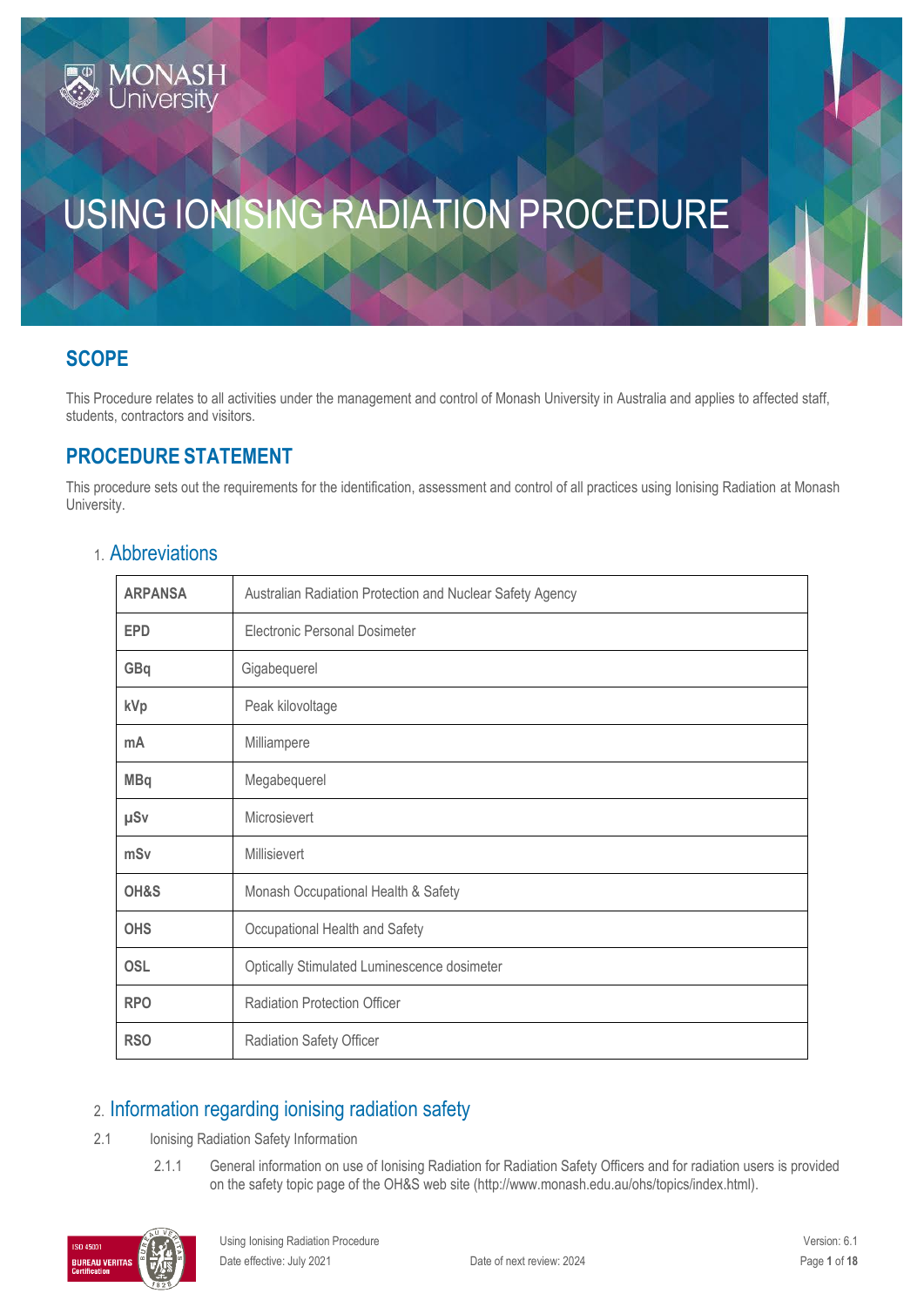- 2.1.2 More detailed information, including local risk assessments and Safe Work Instructions, can be found in the local Radiation Management Plan
- 2.1.3 For further information, contact your RSO o[r OHS Consultant/Advisor](https://www.monash.edu/ohs/AboutUs) of the area.
- 2.2 Radiation Management Plan
	- 2.2.1 The University Radiation Management Plan is an overview of the radiation practices, procedures, and requirements that apply to the use of Ionising Radiation at Monash University. Each academic/administrative unit which uses radiation must have its own local Radiation Management Plan, incorporating the basic University Radiation Management Plan template and with the addition of local contact information, local procedures, and other relevant local information such as laboratory rules, location of safety equipment, Risk Assessments and Safe Work Instructions.
	- 2.2.2 The local Radiation Management Plan must be made available to all radiation workers.

### 3. Commencing new work/study or modifying existing practices

Before commencing new work or study using Ionising Radiation, or modifying existing Ionising Radiation practices, ensure that the following is carried out:

- 3.1 Complete Radiation Training
	- 3.1.1 See Section 11. Training. Both central OH&S and local laboratory induction and training must be completed.
- 3.2 Complete a new Risk Assessment or review and update an existing Risk Assessment
	- 3.2.1 See Section 9. OHS Risk Management.
- 3.3 Ensure personal monitoring covers new practices
	- 3.3.1 See Section 9. OHS Risk Management.
- 3.4 Ensure suitability of facilities
	- 3.4.1 Ensure the area where the work is to be undertaken is suitable in terms of access restriction for non-radiation workers, security, laboratory finishes to allow decontamination, and shielding.
- 3.5 Determine if the work is covered under an existing OHS Prescribed Activity approval

A Prescribed Activity approval must be in place for possession of an X-ray, sealed source, or sealed source apparatus, and for any purchase of unsealed radioactive material. See Section Prescribed Activity approvals.

- 3.6 Determine if a personal Use Licence is necessary for use of the Radiation Source(s)
	- 3.6.1 See Section 7. Use Licenses.
- 3.7 Consult your RSO
	- 3.7.1 Contact your RSO to ensure all University requirements are met.
- 3.8 Develop new Safe Work Instructions if necessary
	- 3.8.1 See Section 10. Safe work instructions and safe handling practices.
- 3.9 Update local Radiation Management Plan
	- 3.9.1 Ensure the local radiation management plan is updated with new activities, locations, risk assessments and safe work instructions, as necessary.

### 4. Administration of Ionising Radiation to humans or animals

4.1 Ethics approval is required for the administration of Ionising Radiation to humans or animals. Details are available at the [Research Office website.](http://www.monash.edu.au/researchoffice/ethics.php)

## 5. Purchase and licencing of Ionising Radiation Sources

- 5.1 Use of Ionising Radiation
	- 5.1.1 Irradiating apparatus, sealed sources and sealed source apparatus:

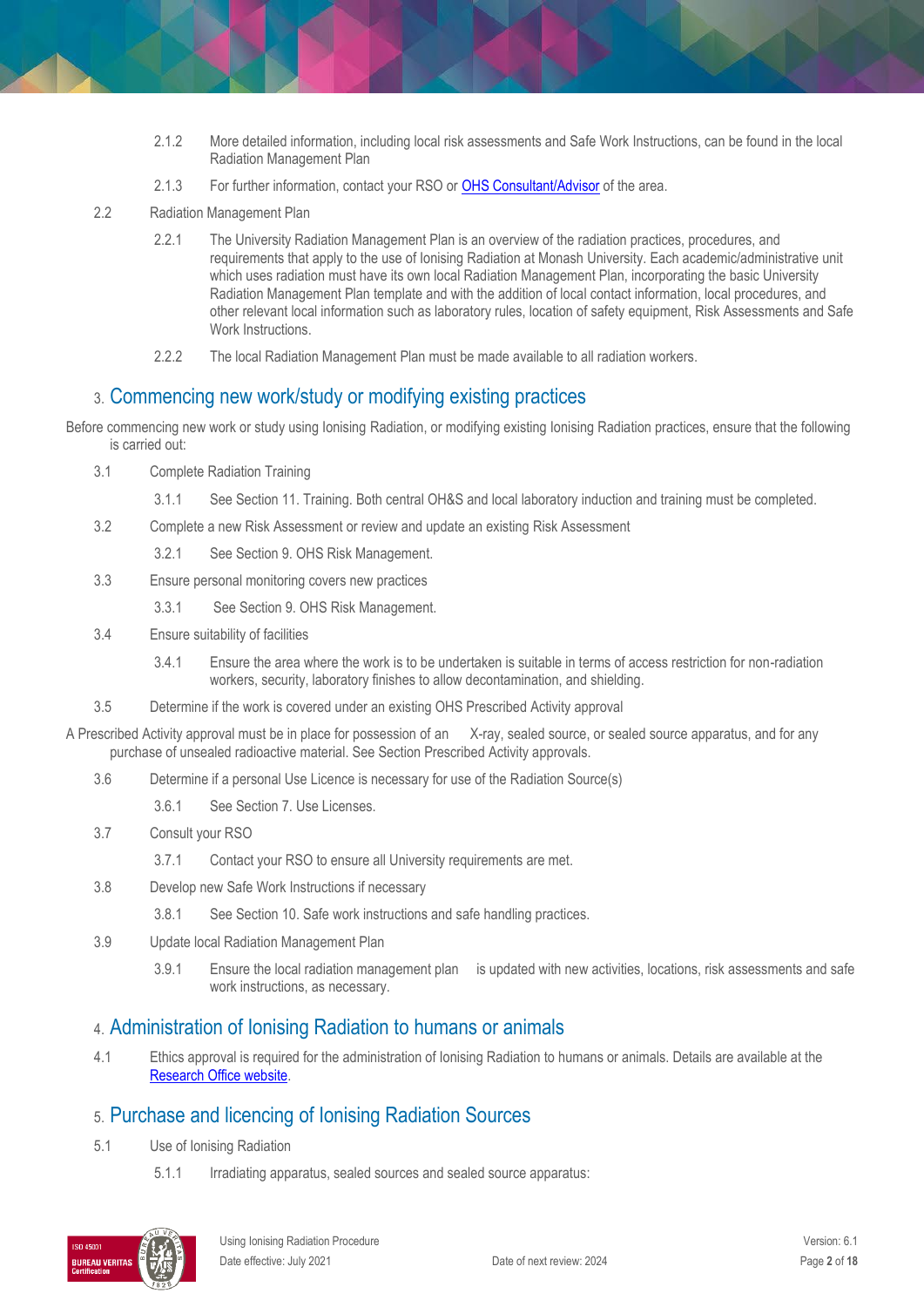The RSO must:

- Ensure that every irradiating apparatus, sealed source and sealed source apparatus within the academic/administrative unit is licensed and complies with statutory requirements and imposed licence conditions.
- Notify the RPO before any purchases of any irradiating apparatus, sealed source or sealed source apparatus within the academic/administrative unit. Sufficient time must be allowed for a licence to be obtained, if this is necessary, before the unit takes possession of the source.
- Ensure that, if not provided by the importing agent, an ARPANSA import permit is in place for any importation of sealed sources, sealed source apparatus, or unsealed material.
- Inform the RPO of the date of taking possession of any irradiating apparatus, sealed source or sealed source apparatus, and provide the RPO with:
- o The information for the University register as detailed in Section 6.2; and
- o For sealed sources and sealed source apparatus, a copy of the source certificate.
- Ensure that no irradiating apparatus, sealed source or sealed source apparatus is relocated, disposed of, or ownership transferred to another academic/administrative unit or outside organisation, without the prior approval of the RPO.
- Update the radiation source list in the local Radiation Management Plan when any irradiating apparatus, sealed source or sealed source apparatus is acquired or disposed of, or its ownership is transferred.
- Ensure that any user of an irradiating apparatus, sealed source or sealed source apparatus holds the appropriate use licence as required by the state regulator. See Section 8.
- Investigate issues of non-compliance in consultation with the RPO.

#### The RPO must:

- Ensure that, if necessary, an appropriate variation to the University's radiation management licence is obtained to allow possession of any proposed new source.
- Inform the regulator of any relocation, acquisition or disposal of irradiating apparatus, sealed source or sealed source apparatus.
- Act as the first point of contact with the state regulatory body on issues of compliance with licences and investigate issues of non-compliance in consultation with the RSO.
- 5.1.2 Unsealed sources

#### The RSO must:

- Ensure that any unsealed source purchased or held within the academic/administrative unit is present on the list of radionuclides covered by the University's radiation management licence.
- Coordinate with the RPO to ensure that any radionuclide to be used which is not listed on the University's radiation management licence is added to the licence before purchase.
- Investigate issues of non-compliance in consultation with the RPO.

#### The RPO must:

- Ensure that, if necessary, an appropriate variation to the University's radiation management licence is obtained to allow possession of any proposed new unsealed source.
- Act as the first point of contact with the state regulatory body on issues of compliance with licences and investigate issues of non-compliance in consultation with the RSO.
- Update the radiation source list in the local Radiation Management Plan when any irradiating apparatus, sealed source or sealed source apparatus is acquired or disposed of, or its ownership is transferred.
- Ensure that any user of an irradiating apparatus, sealed source or sealed source apparatus holds the appropriate use licence as required by the state regulator. See Section 8.
- Investigate issues of non-compliance in consultation with the RPO.

#### 5.2 Register

5.2.1 The RSO must maintain a register of ionising radiation sources for their respective academic/ administrative unit, which includes the following details:

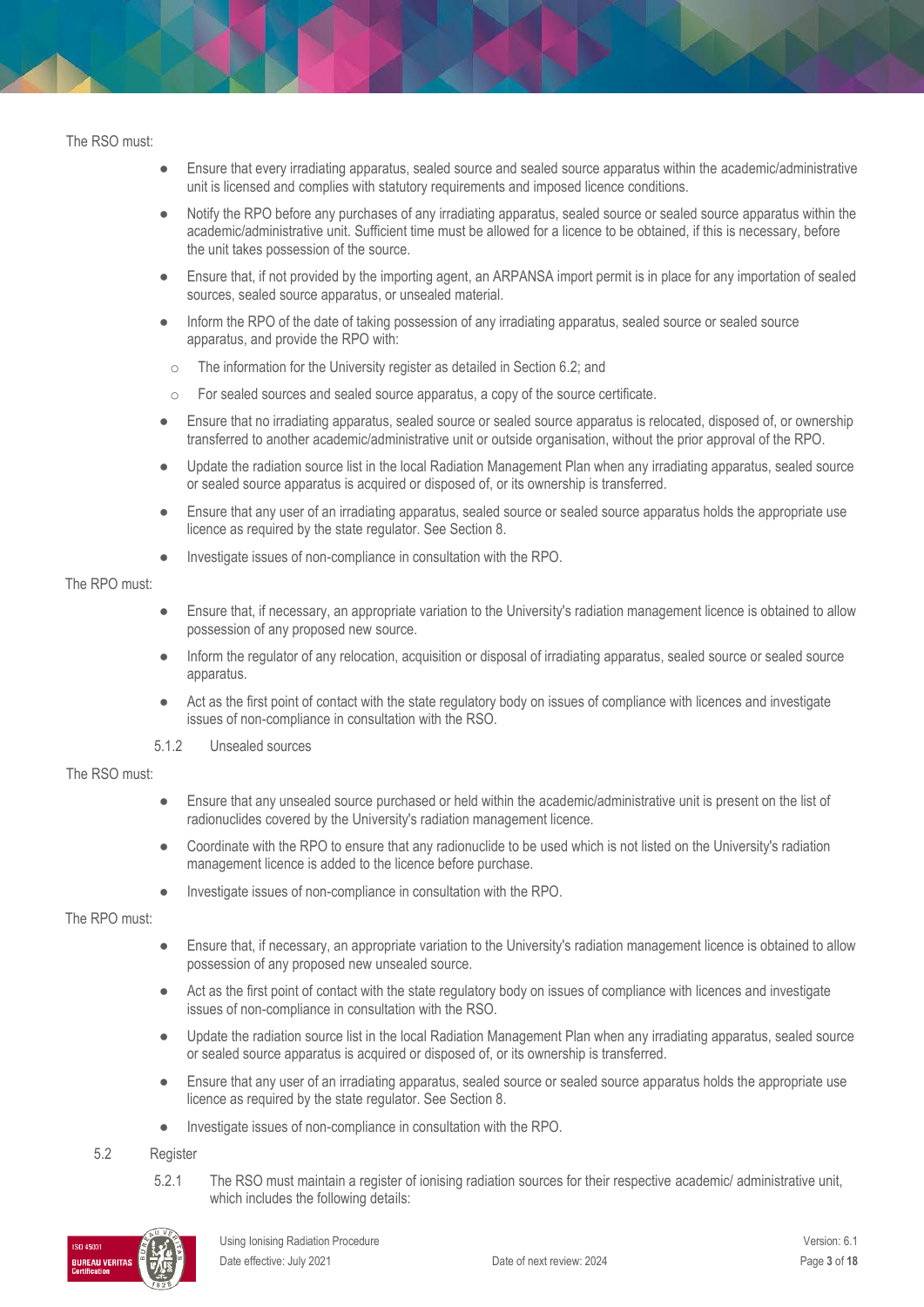Irradiating apparatus

- Department of Health Reference number
- Manufacturer
- Supplier
- Model
- Serial No
- Maximum energy kVp & mA
- Location (room, building and campus)

Sealed Sources and sealed source apparatus

- Department of Health Reference number
- Manufacturer
- Model
- Serial Number
- **Isotope**
- **Activity**
- Date of Activity
- Location (room, building and campus)

Unsealed sources

- Isotope
- Chemical form
- Maximum activity
- Location (room, building and campus) of storage and usage areas
- 5.2.2 The RPO will maintain a consolidated list of information on behalf of the University based on information provided by the academic/administrative unit.

### 6. Prescribed Activity approvals

- 6.1 An approval issued under the OHS Prescribed Activities and Permit-To-Work Procedure must be in place for any
	- Purchase of radioactive material
	- Possession of an X-ray, Sealed source, or Sealed source apparatus

Information about Prescribed Activity approvals for ionising radiation activities, and the application form, can be found on the OH&S [Radiation Safety page.](https://www.monash.edu/ohs/info-docs/safety-topics/radiation-safety)

### 7. Personal monitoring of Ionising Radiation users

- 7.1 Personal Monitoring of external radiation dose
	- 7.1.1 All radiation workers must have their radiation dose monitored by wearing an OSL. Organisational units may choose to allow exceptions from this requirement as described in 6.1.2 to 6.1.5:
	- 7.1.2 For individual workers, exemptions may be applied if:
	- The worker will only be exposed to forms of ionising radiation that cannot be measured using an OSL (e.g. low-energy beta emitters)

OR

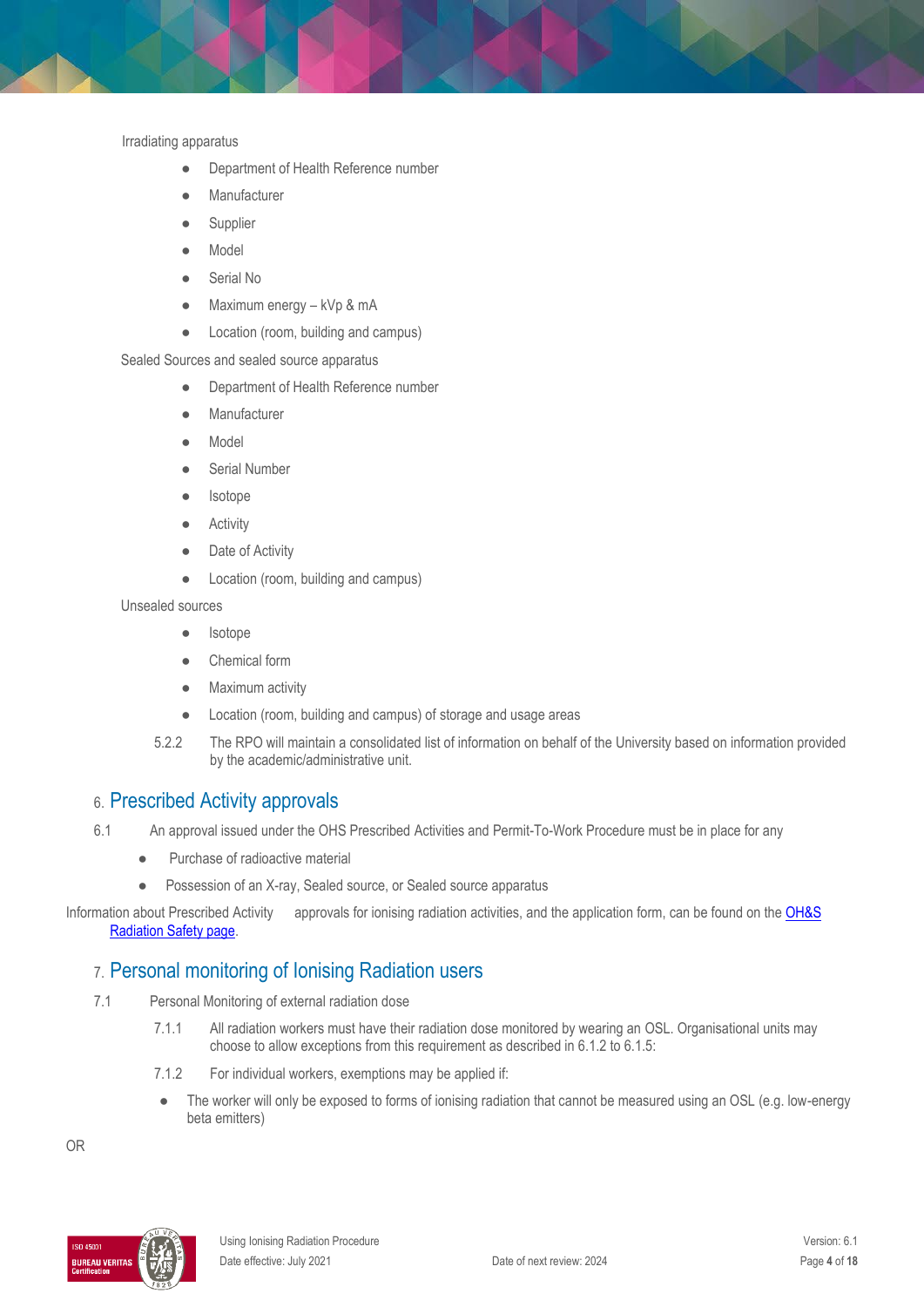- Risk Assessment shows that the work undertaken by the radiation worker cannot plausibly lead to a cumulative dose in excess of 1000 µSv per year (including consideration of accidents such as a stock solution spill) due to low dose rates received and/or limited time spent on radiation tasks.
- 7.1.3 For a facility, an exemption may be applied if:
- A formal dose rate assessment of the radiation sources (e.g. X-ray analysis units) in the facility shows that working in the facility cannot plausibly lead to a cumulative external dose approaching the regulatory 'member of the public' limit of 1000 µSv per year.
- 7.1.4 If an organisational unit chooses to permit exemptions from the OSL requirement, the exemptions must be discussed with the RPO before being applied. Alternative dosimetry methods such as EPDs should be considered for persons who are individually exempted.
- 7.1.5 The existence and conditions of any such exemptions must be documented in the local Radiation Management Plan.

#### 7.2 Training

- 7.2.1 The required training must be completed before the method of dosimetry is issued to the radiation worker.
- 7.3 Pregnancy
	- 7.3.1 The RSO must arrange for the monitoring of radiation users who have declared their pregnancy, with a radiation badge changeover at regular 4 weekly intervals. For further information on radiation use during pregnancy refer to the [Protecting Unborn and Breast-Fed Children from the Effects of Maternal Exposure to Chemicals, Biologicals,](https://publicpolicydms.monash.edu/Monash/documents/1935638)  [Animals and Radiation Procedure.](https://publicpolicydms.monash.edu/Monash/documents/1935638)
- 7.4 Use of OSL
	- 7.4.1 The radiation worker with an OSL must wear their OSL badge at all times while undertaking radiation work.
	- 7.4.2 Radiation badges must be worn at all times when entering areas where wearing an OSL badge is mandated.
	- 7.4.3 OSL badges must be submitted by their wearer for changeover:
	- At the end of each regular wearing period;
	- Immediately, in circumstances of a suspected high exposure; and
	- On a 4-weekly basis in the case of declaring their pregnancy.
- 7.5 OSL Dosimetry Results
	- 7.5.1 The RPO must ensure that a copy of all OSL results is received and kept at OH&S.
	- 7.5.2 The RPO must examine dose results, investigate any results over the Monash Action Level and communicate the results to the RSO and the radiation worker.
	- 7.5.3 The RSO must examine dose results, investigate any unexpected dose results and communicate the results to the RPO and the radiation worker.
	- 7.5.4 The RPO must maintain a record of all OSL results above the Monash Action Levels.
- 7.6 Radiation Work Investigation

Where the dosimetry result indicates an unexpected dose result or a dose result above the Monash Action Level, the following action must be taken:

- 7.6.1 The RSO, in conjunction with the RPO, must investigate to attempt to determine the possible cause of the result or if the result is erroneous.
- 7.6.2 The RSO, in conjunction with the RPO, must determine what corrective actions are necessary to prevent further exposures above the Monash Action Level.
- 7.6.3 The RPO must maintain a record of the actions taken in investigating these results and any corrective actions taken.
- 7.6.4 The RSO must assist workers to implement the appropriate corrective actions.
- 7.6.5 The radiation worker must:
- Cooperate with any investigation into exposures over the Monash Action Level; and

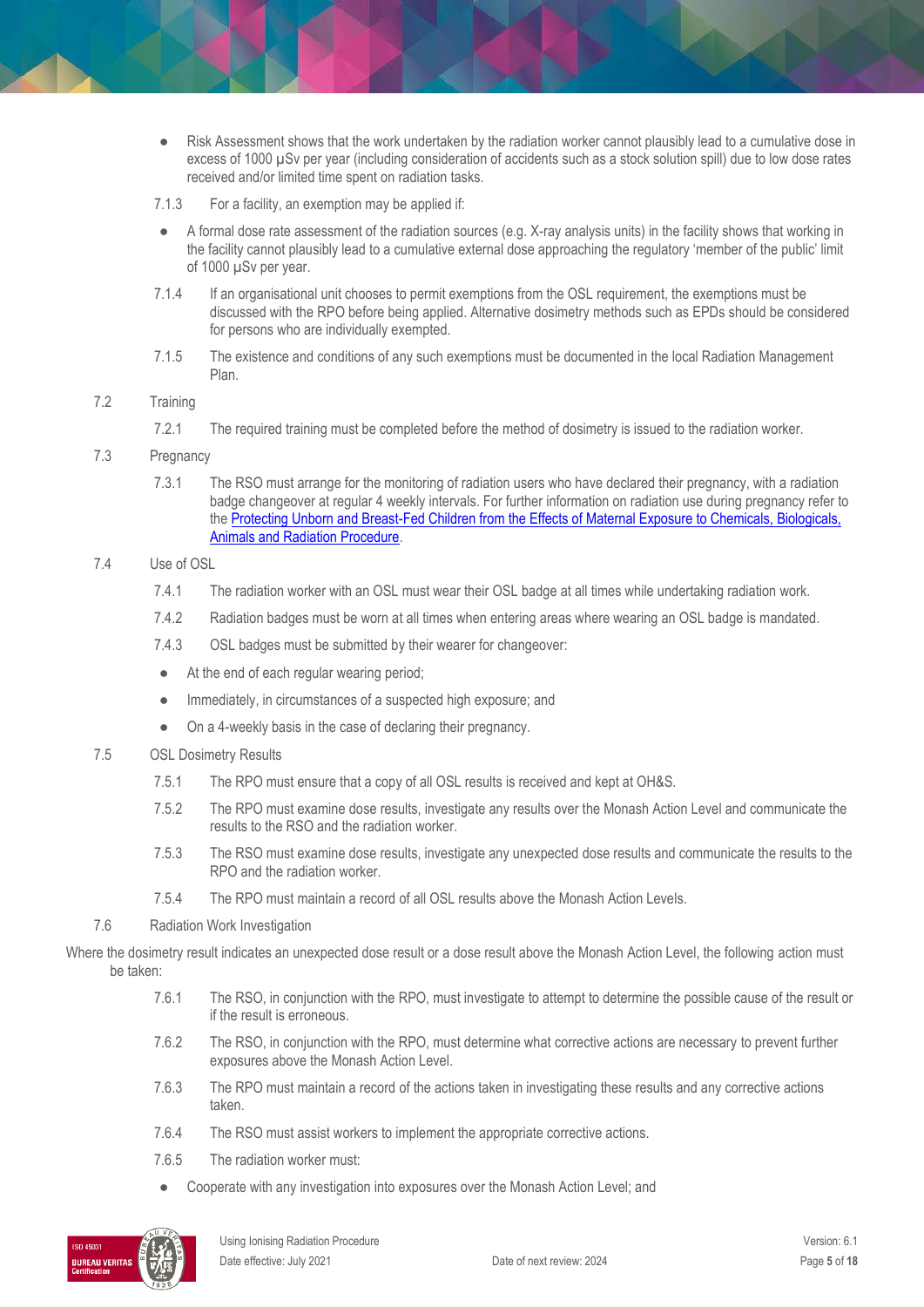- Assist the RSO to implement appropriate corrective actions to prevent further exposures above the Monash Action Levels.
- 7.7 Assessing intake of radioactive materials
	- 7.7.1 Assessment of the intake of radioactive materials to assess the internal radiation dose of Ionising Radiation to users is conducted at Monash University on a risk basis. Contact the RPO if risk assessment shows that intake assessment might be indicated.

#### 8. Use Licences

- 8.1 All users of radioactive sources are required to have a personal use licence, unless they are undertaking an activity that falls into one of a number of exemption categories. Formal notification of these exemption categories is printed in the Victorian Government Gazette, and reproduced at [https://www2.health.vic.gov.au/about/publications/policiesandguidelines/Exemptions-from-use-licence-requirements.](https://www2.health.vic.gov.au/about/publications/policiesandguidelines/Exemptions-from-use-licence-requirements)
	- 8.1.1 Exemption categories include:
	- Users of X-ray diffraction, X-ray absorption, or X-ray fluorescence analysers;
	- Users of shielded gamma irradiators;
	- Staff who use unsealed radioactive material in laboratory tests;
	- Undergraduate and postgraduate students, when working with ionising radiation as part of their study, under the supervision of a use licence holder.
	- 8.1.2 More information can be obtained by contacting the RPO at OH&S.

### 9. Storage of Ionising Radiation Sources

- 9.1 Register
	- 9.1.1 The University is required to maintain a register of Ionising Radiation sources held and used by units. The register of unsealed material is held locally. For sealed sources, sealed source apparatus and irradiating apparatus, the register is maintained by OH&S and is based on information provided by the department/academic/administrative unit
- 9.2 Storage locations
	- 9.2.1 Storage locations must be listed in the register and the RSO must consult with the RPO before:
	- Irradiating apparatus or sealed source apparatus are relocated; or
	- Using a new area for storage of sealed sources and/or unsealed sources.
- 9.3 Storage and Shielding Requirements
	- 9.3.1 Radioactive sources must be stored:
	- So that the radiation levels are  $\leq 0.5^*$  µSv/h above background at any location that could be occupied by a member of the public;

[\*Note: this emission level assumes an occupancy time of 2000 hours per year. If the occupancy time could be higher, then corresponding reductions in this level must be made]

- With secondary containment in order to ensure that the potential for contamination of the storage location is minimised;
- In a secure location to prevent loss, theft or accidental misuse of the source.
- 9.3.2 For general advice regarding storage requirements and shielding, contact your RSO.

### 10. Risk Management

Risk management must be completed on all processes/procedures/activities that involve Ionising Radiation in accordance with the OHS Risk [Management Procedure.](https://publicpolicydms.monash.edu/Monash/documents/1935636)

10.1 OHS Risk Management

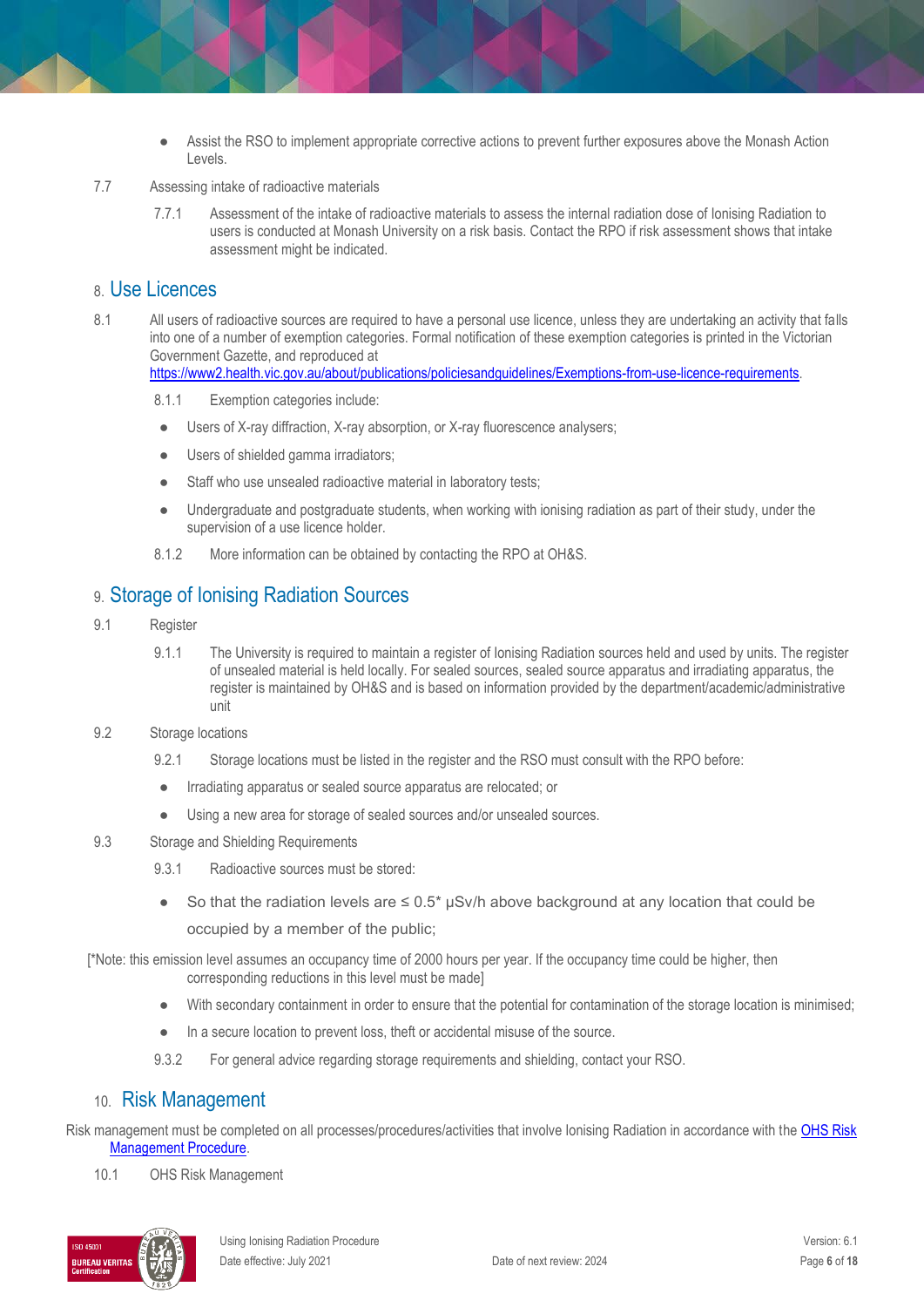- 10.1.1 OHS risk management must be completed:
- Before activities using Ionising Radiation commence;
- Before the introduction of new procedures, processes or equipment that use Ionising Radiation;
- When procedures or processes or equipment that use Ionising Radiation are modified.

#### 10.2 Risk Assessments

10.2.1 Risk assessments must include assessment of:

- The effects on the local environment such as other processes, personnel or external environmental impacts;
- Types and quantities of wastes generated and their storage, handling, treatment and disposal methods;
- Emergency situations which may arise from the task, procedure or equipment, e.g. from a spill;
- The level of risk associated with the task, procedure or equipment outside of the normal operating hours of the unit, i.e. during times when the immediate emergency response, e.g. First Aid, is limited, in accordance with the OHS After [Hours procedure.](https://publicpolicydms.monash.edu/Monash/documents/1935601)
- 10.3 Update and Review of Risk Assessments
	- 10.3.1 Risk assessments must be reviewed:
	- Following an incident:
	- When significant changes are made to the task, procedure, or equipment that uses Ionising Radiation; or
	- At least every 3 years.

### 11. Safe Work Instructions and Safe handling Practices

The intent of following safe work instructions and radiation safety procedures is to minimise radiation exposure to Monash staff, students, and members of the public.

- 11.1 Safe Handling practices
	- 11.1.1 Basic safe handling requirements are detailed in the [Radiation Management Plan.](https://www.monash.edu/__data/assets/word_doc/0011/1097984/radiation-plan.docx)
- 11.2 Safe Work Instructions
	- 11.2.1 Following risk management of Ionising Radiation procedures, processes or equipment that use Ionising Radiation, local safe work instructions must be developed by supervisors of laboratories/studios/workshops and incorporated into the local Radiation Management Plan.
	- 11.2.2 OH&S has develope[d Guidelines for the development of safe work instructions,](https://www.monash.edu/__data/assets/pdf_file/0008/147059/safe-work-instructions.pdf) to provide guidance and a template for use by areas.

### 12. Training

- 12.1 Use of Ionising Radiation
	- 12.1.1 External courses
		- External courses and/or assessment are necessary for acquisition of a use licence for some categories of radiation source, including Nuclear Soil Moisture Density Gauges and X-rays for human imaging.
		- 12.1.2 OHS courses at a University Level
		- The online course Ionising Radiation Safety Principles must be undertaken by all staff, Honours and Postgraduate students that work with unsealed sources of Ionising Radiation before commencement of work. This course must also be undertaken by users of irradiating apparatus, sealed sources, or sealed source apparatus, unless the RPO has substituted an alternate training requirement.
		- The online course Unsealed Radioactive Materials Safety Principles must be undertaken by all staff, Honours and Postgraduate students that work with unsealed sources of Ionising Radiation before commencement of work.
		- The Talent and Leadership Development Unit offer specialist Radiation Safety training for RSOs.
		- Information regarding the content and scheduling of OHS courses offered at Monash University is:

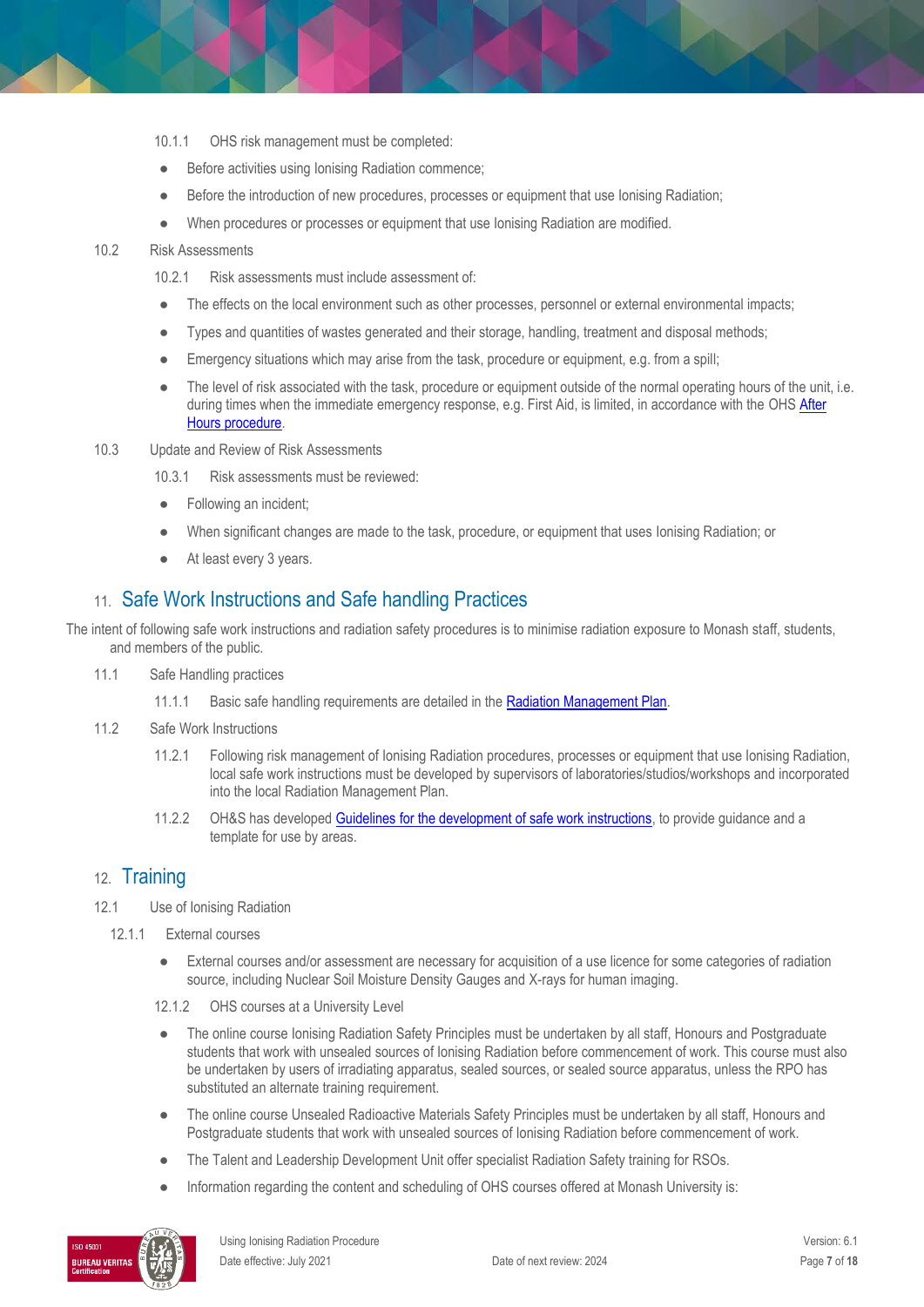- o Provided in myDevelopment; and
- o In th[e OHS Training Requirements Matrix.](http://www.monash.edu/__data/assets/pdf_file/0004/496030/ohs-training-guide.pdf)
- 12.1.3 Safety personnel and experts at an academic/administrative unit level
- In faculties/divisions/entities with a range of similar risks, training in Ionising Radiation use can be provided at faculty/divisional level by local safety personnel (e.g. RSO), experts and/or the loca[l OHS Consultant/Advisor,](https://www.monash.edu/ohs/AboutUs) e.g. procedure for iodinations, how to dispose of radioactive waste.
- Academic/administrative unit OHS training in Ionising Radiation use can be provided by local safety personnel or experts with specific knowledge of the Ionising Radiation uses in the area.

#### 12.1.4 Supervisors at a local laboratory

Supervisors of each area must provide induction and training in the use of Ionising Radiation in the laboratory that they supervise. This must include information about and access to the local Radiation Management Plan and practical instruction in:

- The location of risk assessments for the Ionising Radiation procedures used in the area;
- The use and location of monitoring devices for the use of Ionising Radiation;
- The use and location of personal protective and emergency equipment for the use of Ionising Radiation;
- Local procedures, processes or equipment that use Ionising Radiation.
- 12.2 Training records
- In order for academic/administrative units and supervisors to demonstrate effectively that they have provided comprehensive OHS training for the staff and students that they supervise, the training in Ionising Radiation use that they undertake must be recorded.
- OH&S has a developed a simple proforma to use to record attendance at OHS training in each academic/administrative unit.
- A short description of the points covered in the training must also be documented for all lonising Radiation training provided in the academic/administrative unit. The description will act as both a reminder regarding the information that should be covered in the training and as a record of the information covered in the training.
- OHS training by supervisors
- When a supervisor provides training in Ionising Radiation procedures, the completion of the training must be recorded.
- Records of Ionising Radiation training should be maintained in each area (e.g. laboratory) where training is provided.
- The student or staff member being trained must be able to demonstrate competence in the task(s) before the supervisor completes the record of training.

## 13. Transport of sealed sources and radioactive material

- 13.1 Transport within a building
	- 13.1.1 To ensure that the risk of an incident involving Ionising Radiation is minimised, the following practice should be followed when transporting a source within a building:
	- When choosing routes and times, consider the distance and ease of travel, and how populated/crowded the route may be. Choose a practical route which minimises the risk;
	- Ensure that packaging is robust and includes adequate shielding, and both primary and secondary containment in case of spills;
	- Ensure that a second person accompanies you during the transport. In case of accident one person stays at the scene and the other person gets assistance;
	- Minimise your exposure during the transport, e.g. use a trolley to maximise the distance between the source and your body (note: if a trolley is used the source must be secured so that it cannot readily fall off the trolley);
	- Never leave the source unattended.
- 13.2 Transport between buildings

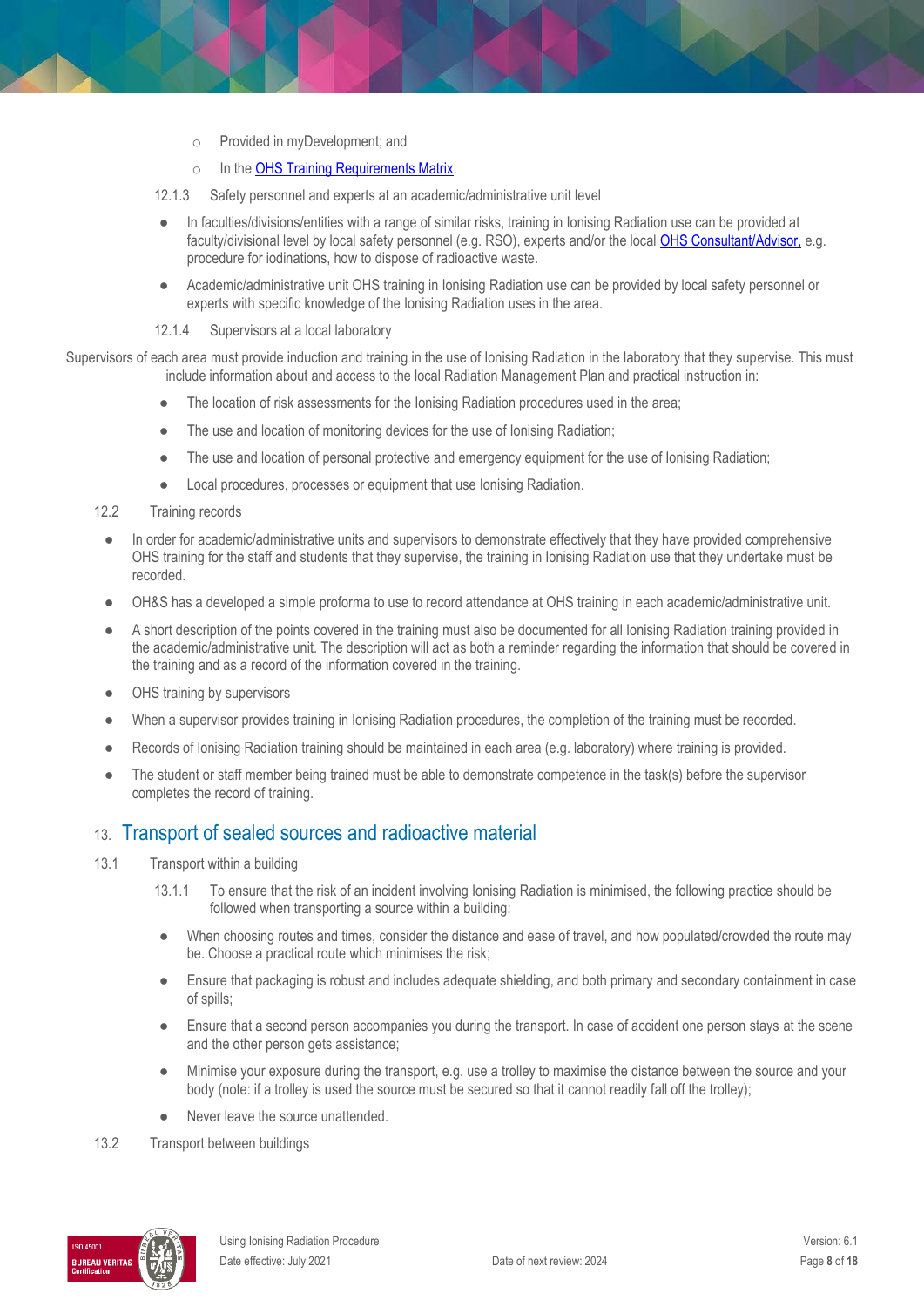- The precautions detailed above for transport within a building also apply to transport of sources between buildings. In addition, you need to consider that there are likely to be more members of the public present. Do not transport Ionising Radiation sources between buildings during peak traffic times, e.g. lecture start and end times.
- Note: Many internal campus roads are gazetted public roads, and thus transport of sources by vehicle on these roads must comply with the requirements of Section 12.3.;
- 13.3 Transport by road
	- 13.3.1 Transport of Ionising Radiation by road must be carried out in accordance with the Code of Practice for the Safe Transport of Radioactive Material and in consultation with RPO. All transport off-campus of radioactive material must be via an appropriately licenced Dangerous Goods courier. The sender must fulfil all responsibilities of the 'Consignor' outlined in the Code of Practice for the Safe Transport of Radioactive Material (2014).

#### 14. Waste disposal

- 14.1 Local procedures
	- 14.1.1 Waste disposal must be carried out in accordance with academic/administrative unit rules which must conform to the requirements of this procedure. Academic/administrative unit rules can be found in the local Radiation Management Plan.

#### 14.2 Packaging radioactive waste

- 14.2.1 Low Level Solid Waste General (e.g. benchcote, gloves)
- Pack in a thick paper bag with 100µm polyethylene lining ("wetbag");
- Activity less than that given in table below;
- Single radionuclide per package;
- No sealed sources;
- Bag contents must not be marked with trefoil tape, or have radiation labels that are not defaced;
- Do not over-fill; bag must be able to be securely sealed;
- Use plastic overbag if exterior is potentially contaminated;
- No objects piercing bag;
- Sealed firmly with adhesive tape;
- Do not place trefoil tape or any radiation symbol on the bag; and
- Label as per section 13.3
- 14.2.2 Low Level Solid Waste Scintillation Vials
- Pack in disposal pails available via Monash Stores;
- Activity less than that given in table below;
- Single radionuclide per package;
- Bag contents must not be marked with trefoil tape, or have radiation labels that are not defaced;
- Surface dose limit less than 5µSvh-1 OR for β-emitters 10 cps on Geiger- Muller detectors OR for γ-emitters 100 cps on scintillation detector;
- Do not over fill, lid must be securely fitting;
- If the lid does not seal securely, tape with adhesive. NO trefoil tape;
- No external contamination on pail;
- Do not place trefoil tape or any radiation symbol on the pail; and
- Label as per section 13.3
- 14.2.3 Low Level Solid Waste Sharps
- Pack in approved plastic sharps container with single piece of trefoil tape around the diameter;

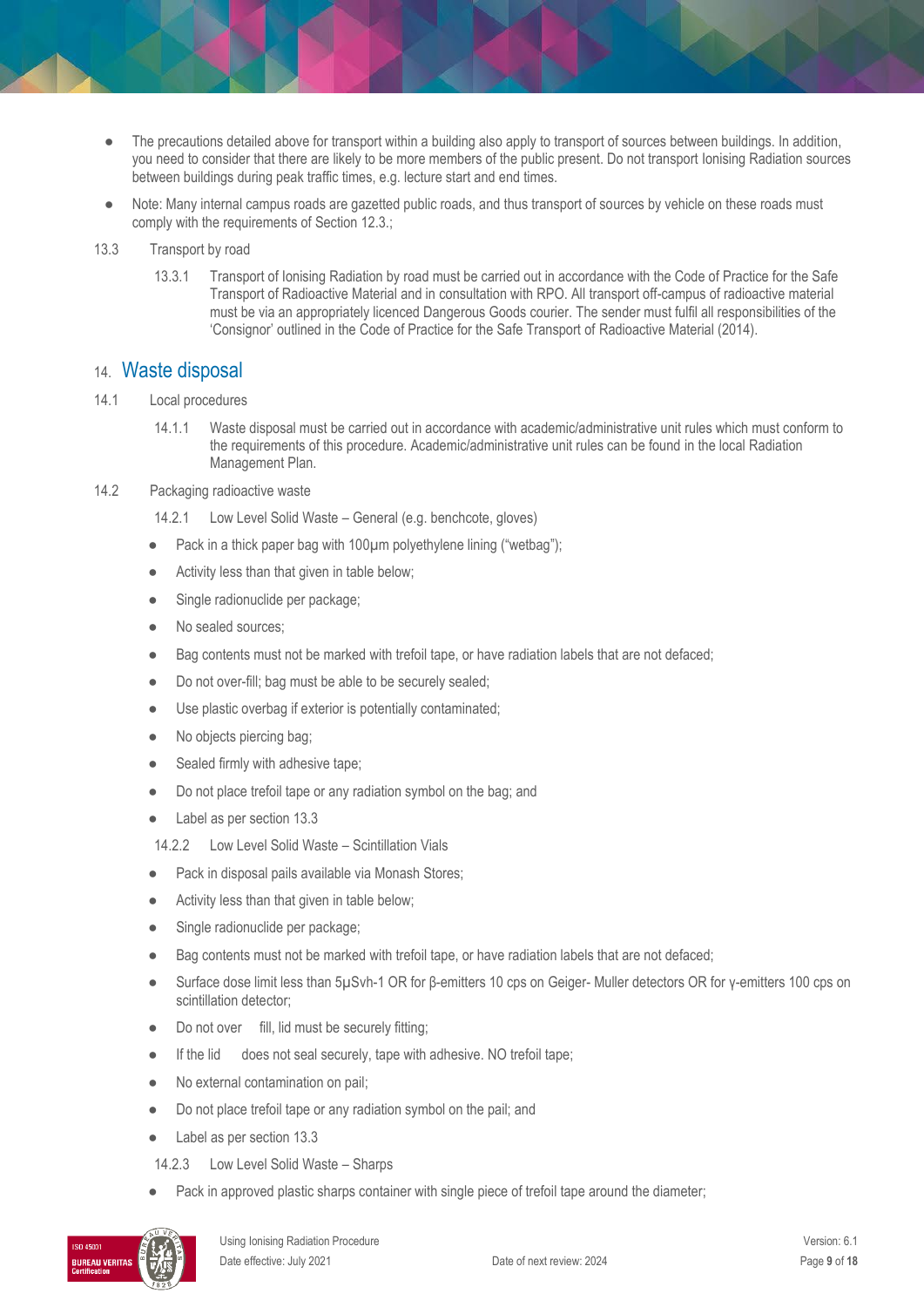- Activity less than that given in table in Section 2; Surface dose limit less than 5μSvh-1 OR for β-emitters 10 cps on Geiger- Muller detectors OR for γ-emitters 100 cps on scintillation detector;
- No external contamination; and
- Label as per Section 13.3
- 14.2.4 Putrescibles
- Store in freezer until disposal is imminent;
- Bag to avoid leakage; and
- Over-bag with wet bag and comply with low level solid waste requirements

| Radioisotope                                                       | Activity in a single package less than |  |
|--------------------------------------------------------------------|----------------------------------------|--|
| $P-32$                                                             | $0.1$ MBq $(2.7 \mu Ci)$               |  |
| Na-22, I-125                                                       | 1 MBq (27 µCi)                         |  |
| C-14, Cr-51                                                        | 10 MBq (270 µCi)                       |  |
| P-33, S-35                                                         | 100 MBq (2.7 mCi)                      |  |
| $H-3$                                                              | 1 GBq (27 mCi)                         |  |
| Contact the RPO for information on disposal of other radionuclides |                                        |  |

#### 14.3 Labelling Waste

- 14.3.1 A paper label with the details below should be securely affixed to the external surface of all containers. Label must not include the radiation "trefoil" symbol, or the word 'radioactive'
- Academic/Administrative unit name:
- Description of physical contents e.g. paper/plastic;
- Radionuclide, estimated total activity in MBq, µCi or mCi, and date of activity;
- Responsible person;
- Building and room number;
- Phone number; and
- Signature
- 14.4 Storage of waste

#### 14.4.1 Waste stores

Monash University has the following storage areas for low level solid radioactive waste:

- Clayton Campus
- Building 23 compound radiation waste store (17 Rainforest Walk)
- Building 77 radiation waste store (23 Innovation Walk)
	- Parkville Campus
- Building 4 store
	- Hospital-Based Campuses
- Hospital based facilities

Academic/Administrative units may use whichever storage area is practical. For Clayton campus stores, collection of waste from the stores is organised by OH&S and costs charged back to the cost centres generating the waste.

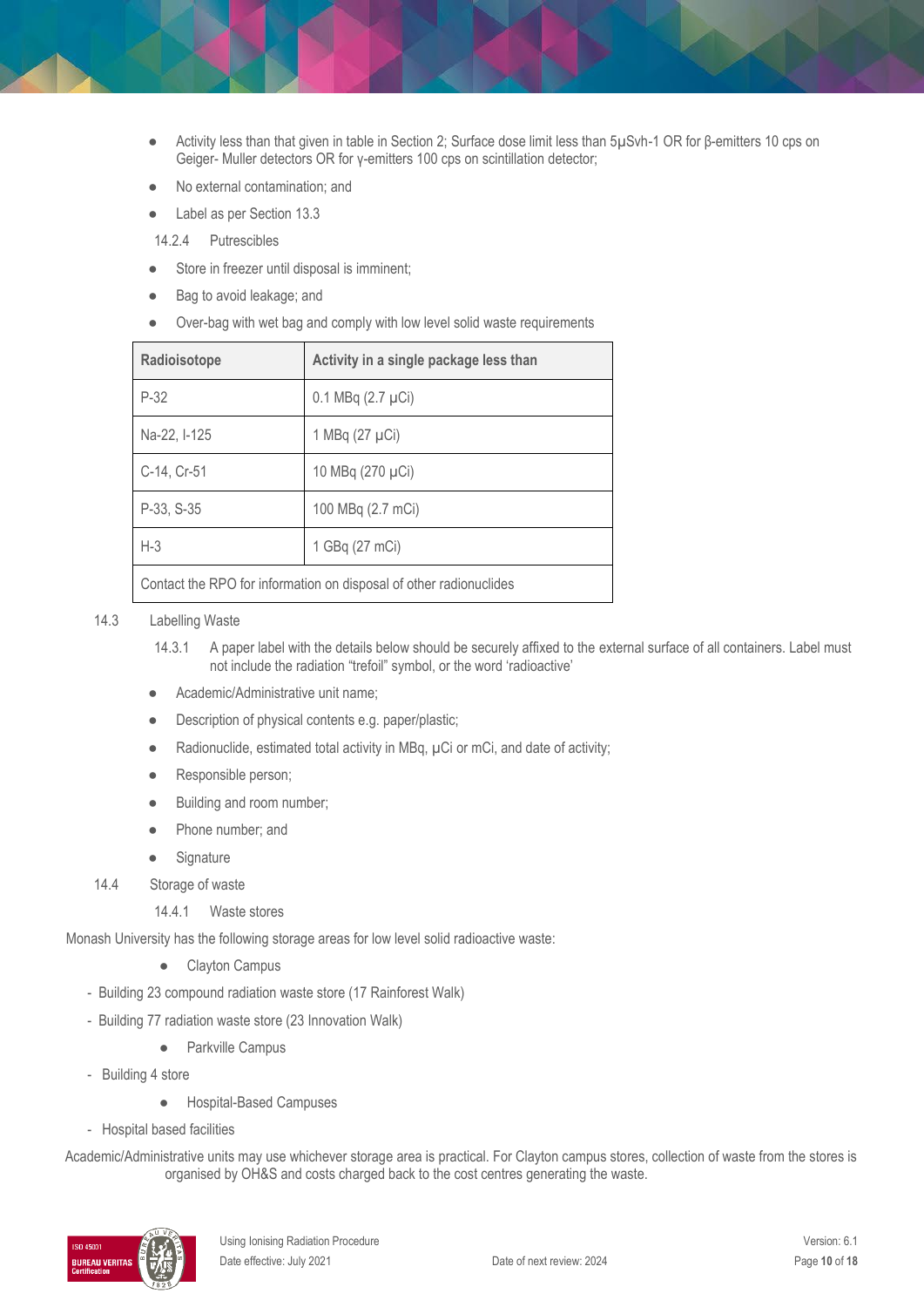In the case of the hospital-based facilities, where Monash University uses a hospital store by arrangement with the hospital concerned, users must comply with the hospital's packaging, storage, recordkeeping and access requirements.

14.4.2 Low Level Solid Waste (Wet bags, Scintillation Pails, Sharps Containers)

- Comply with packaging and labelling requirements (Sections 2 and 3).
- Place in appropriate campus store, and within the allocated area for that radionuclide/package type.

14.4.3 Medium Term Solid Waste (Waste bags, Scintillation Pails, Sharps Containers)

- Longer-lived isotopes (H-3, C-14, Na-22) must not be packaged in amounts greater than that shown in Section 2, as they will not decay to disposal levels within a reasonable time.
- Isotopes with shorter half-lives (P-32. P-33, S-35, Cr-51, I-125) may be packaged in amounts greater than that in Section 2 and left for decay in appropriate shielding. Bags can be stored locally in consultation with the RPO or storage cabinets in the Building 77 radiation waste store can be used. Packages must contain:
	- o P-32, P-33, Cr-51, I-125: no more than 6 times the activity in Section 2
	- $\circ$  Cr-51: no more than 4 times the activity in Section 2, be packaged as per the requirements of Section 3, and be labelled as per the requirements of Section 4, with the addition of an estimated "date of disposal", at which the activity will be below that in Section 2.
- 14.4.4 Liquid Waste
- Liquids must be contained in appropriate containers with a long life expectancy (particularly if the liquids are to be kept to decay), which are suitable for transportation if necessary e.g. a disused Winchester.
- The following general rules apply to choosing a suitable container:
	- o Plastics are usually only suitable for use for aqueous liquids;
	- o Liquids containing solvents must be stored in glass or metal;
	- o Liquids containing corrosives can usually only be stored in certain types of plastics or glass;
	- o Liquids must be separated by isotope and also by:
- miscible and not chemically contaminated (for sink disposal);
- short half-life, and immiscible or chemically contaminated, to be kept for decay to background.
	- Solid material (such as scintillation vials or caps) must not be placed into a container with liquid waste.
	- The container must be securely labelled with the details given in section 3. If an old container is being re-used, the old label must be completely covered or defaced.

#### 14.5 Disposal of waste

- 14.5.1 Low Level Solid Waste
- Low level solid waste is checked in storage for compliance by the RPO for Clayton or Radiation Safety Officer (RSO) for the other campuses and centres and then disposed of to secure landfill via a waste contractor.

14.5.2 Miscible Liquid Waste

- Miscible liquid waste of a chemical form that is suitable for sink disposal can be disposed of to sewer so long as it is done in in accordance with the Department of Health and Human Services guidelines, AS 2243.4, and this procedure.
- A dedicated sink for disposal of liquid radioactive waste should be made available. The RSO should be involved in selecting this sink and controlling disposal to it. As it is likely to become contaminated, the sink should be flushed copiously with water each time it is used in order to remove residual contamination.
- The following amounts of individual water-soluble radioisotopes represent the maximum activity that any one organisational unit, at any single Monash campus may place down the sewer in any 24 hour period. Where the liquid is too highly active to be put down the sink in a single aliquot, the disposal must be spread over a number of days.

| Radioisotope | Maximum activity to sewer per building per 24 hour period |         |  |
|--------------|-----------------------------------------------------------|---------|--|
| $H-3$        | 10 MBa                                                    | 270 µCi |  |

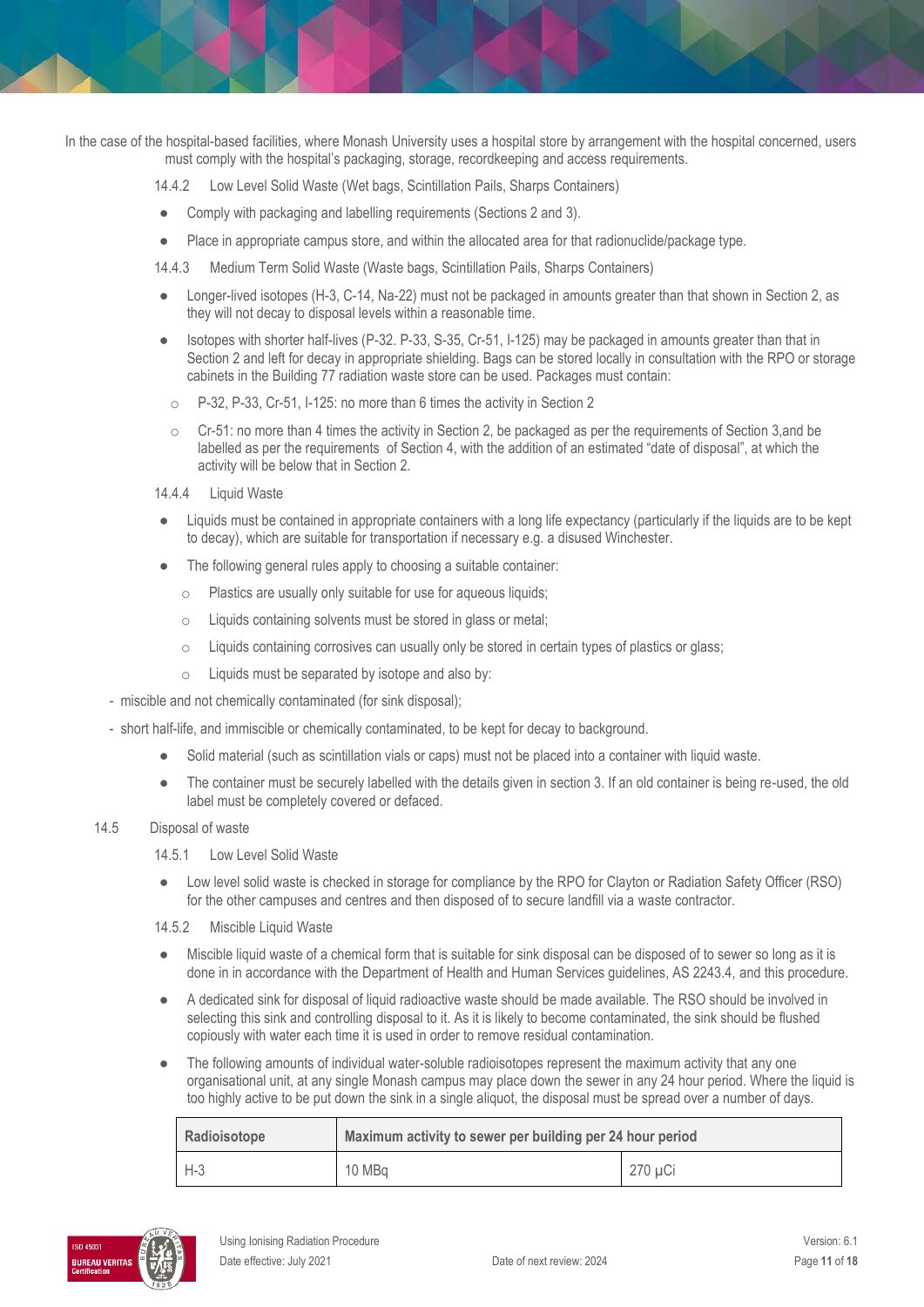| $C-14$                                                             | 10 MBq    | 270 µCi      |  |
|--------------------------------------------------------------------|-----------|--------------|--|
| Na-22                                                              | 1 MBq     | $27 \mu$ Ci  |  |
| $P-32$                                                             | 1 MBq     | 27 µCi       |  |
| P-33                                                               | 1 MBq     | 27 µCi       |  |
| $S-35$                                                             | 1 MBq     | $27 \mu$ Ci  |  |
| Cr-51                                                              | 10 MBq    | 270 µCi      |  |
| $Zn-65$                                                            | 1 MBq     | $27 \mu$ Ci  |  |
| $1 - 125$                                                          | $0.1$ MBq | $2.7 \mu$ Ci |  |
| Contact the RPO for information on disposal of other radionuclides |           |              |  |

14.5.3 Putrescibles

- Animal carcasses or other putrescible waste that is radioactively contaminated must be stored in a freezer dedicated to radioactive materials for ten half-lives.
- If storage for ten half-lives is not practicable, disposal must be planned for on a case-by-case basis. Contact the RPO to discuss the issue.

### 15. Emergencies involving ionising radiation

- 15.1 Incident and emergency response
- Local emergency procedures for radiation spills must be included in the risk assessment for activities involving radioactive material.
- Incidents involving Ionising Radiation must be reported in accordance with the [Managing OHS Hazards and Incidents procedure](https://publicpolicydms.monash.edu/Monash/documents/1935623)
- 15.2 Crisis Management
- Monash University has invested considerable resources on planning crisis management and recovery. This planning includes consideration regarding crises involving Ionising Radiation.
- Further details and the crisis management plan are located at the Crisis Management and Recovery web site [\(http://adm.monash.edu/cmr/.](http://adm.monash.edu/cmr/))

### 16. Responsibility for Implementation

16.1 A comprehensive list of OHS responsibilities is provided in the document OHS Roles, Responsibilities and Committees [Procedure.](https://publicpolicydms.monash.edu/Monash/documents/1935644) A summary of the specific responsibilities relevant to Using Ionising Radiation is provided below.

16.1.1 **OH&S:** The responsibilities of OH&S are to:

- Develop, maintain, review and audit the university's policies, procedures and systems related to Ionising Radiation management and to ensure legislative compliance;
- Appoint an appropriately qualified Radiation Protection Officer (RPO) and support staff, e.g. deputy RPO, to supervise radiation safety practices in respect of Ionising Radiation; and
- Specify and provide appropriate training, examination and assessment criteria for users of Ionising Radiation.
- 16.1.2 **Head of Academic/Administrative Unit:** It is the responsibility of the head of academic/administrative unit to ensure that procedures and systems are in place in their academic/administrative unit to manage Ionising Radiation effectively, including to:
- Ensure that adequate resources are available for provision and maintenance of the radiation safety program, including personal dosimetry, monitoring, calibrations, shielding and containment, and maintenance and distribution of the local Radiation Management Plan;

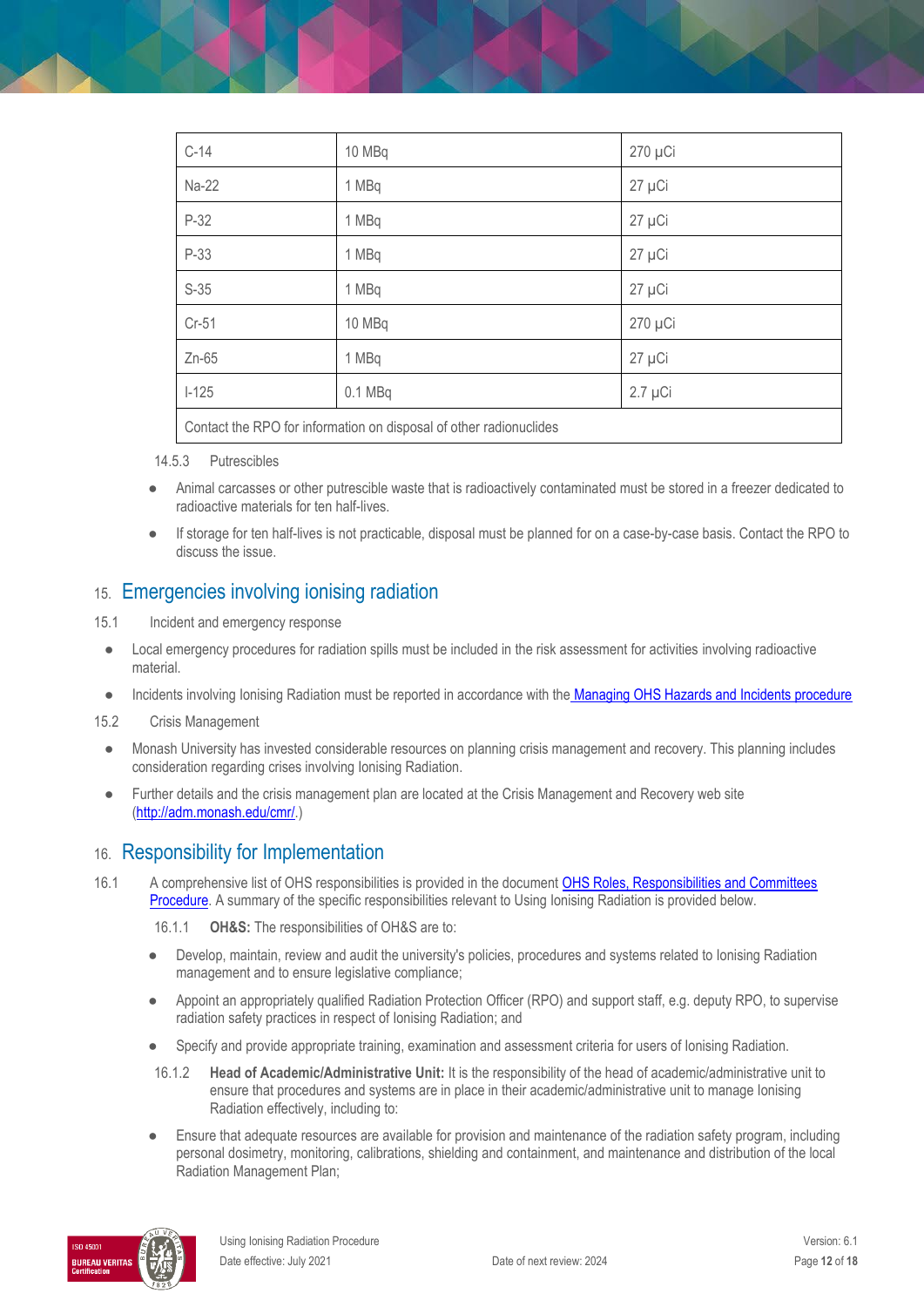- Appoint a Radiation Safety Officer (RSO) and deputy RSO where Ionising Radiation sources are held or used in the academic/administrative unit;
- Ensure that a system is in place to ensure that staff and students complete the training and examination requirements provided by OH&S.
- Ensure that a local purchasing procedure is in place, which ensures that OH&S is notified before any purchase of ionising radiation sealed sources, sealed source apparatus or irradiating apparatus, to allow the RPO to initiate the process of acquiring the appropriate Department of Health licencing;
- Ensure that a local purchasing procedure is in place, which ensures that, where necessary, an import permit is obtained prior to any purchase of sealed sources, sealed source apparatus, or unsealed sources from outside Australia;
- Ensure that no sealed source, sealed source apparatus or irradiating apparatus is delivered to the University before the appropriate licencing is obtained;
- Comply with any practice specific conditions imposed under the licencing; and
- Ensure that before purchasing any ionising radiation source, a plan has been developed for its future disposal.
- Ensure that an up to date and feasible OSL badge allocation system is maintained and administered in their unit, when OSLs are deemed appropriate for monitoring radiation dose;
- Facilitate all radiation workers in successfully completing relevant ionising radiation training before they use ionising radiation.
- Ensure compliance of the unit with the radioactive waste disposal procedure; and
- Provide budgetary resources to cover the cost of the waste disposal for their unit to be carried out by a government approved waste contractor.
- 16.1.3 **Supervisors:** It is the responsibility of supervisors to ensure that procedures and systems are in place in the areas of their responsibility to manage Ionising Radiation effectively in order to protect the health and safety of staff, students, visitors and contractors and the environment from the harmful effects of radiation. They must ensure that:
- Staff and students undertake recommended OHS training in the use of Ionising Radiation, and are provided with the local radiation Management Plan;
- Mandatory examination requirements are passed by all staff and students that work or study with Ionising Radiation before commencement of work.
- Local standards and practices comply with university policies and procedures;
- All radiation risk assessments and Safe Work Instructions that are developed are available for distribution in the local Radiation Management Plan; and
- Monitoring, shielding and containment equipment that is appropriate to the tasks undertaken is provided and used;
- 16.1.4 **Staff and students using ionising radiation**: Staff and students using Ionising Radiation must:
- Comply with OHS instructions, policies and procedures using control measures and/or personal protective equipment to ensure their own health and safety as well as the health and safety of others;
- Ensure they hold a current 'use licence' for the radiation activities they undertake (where required);
- Be familiar with the local Radiation Management Plan
- Consult with the RSO before:
- o Undertaking work with Ionising Radiation sources
- $\circ$  Before any new processes with Ionising Radiation are started (for example use of a new radioisotope).
- Follow the dosimetry requirements as outlined for the entire period of working with ionising radiation.
- 16.1.5 **Radiation Protection Officer (RPO):** The responsibilities of the RPO include:
- Development, implementation and management of the Ionising Radiation safety program at Monash University to achieve legislative compliance;
- Development of the Radiation Management Plan template;
- Being the primary contact for the Regulator;

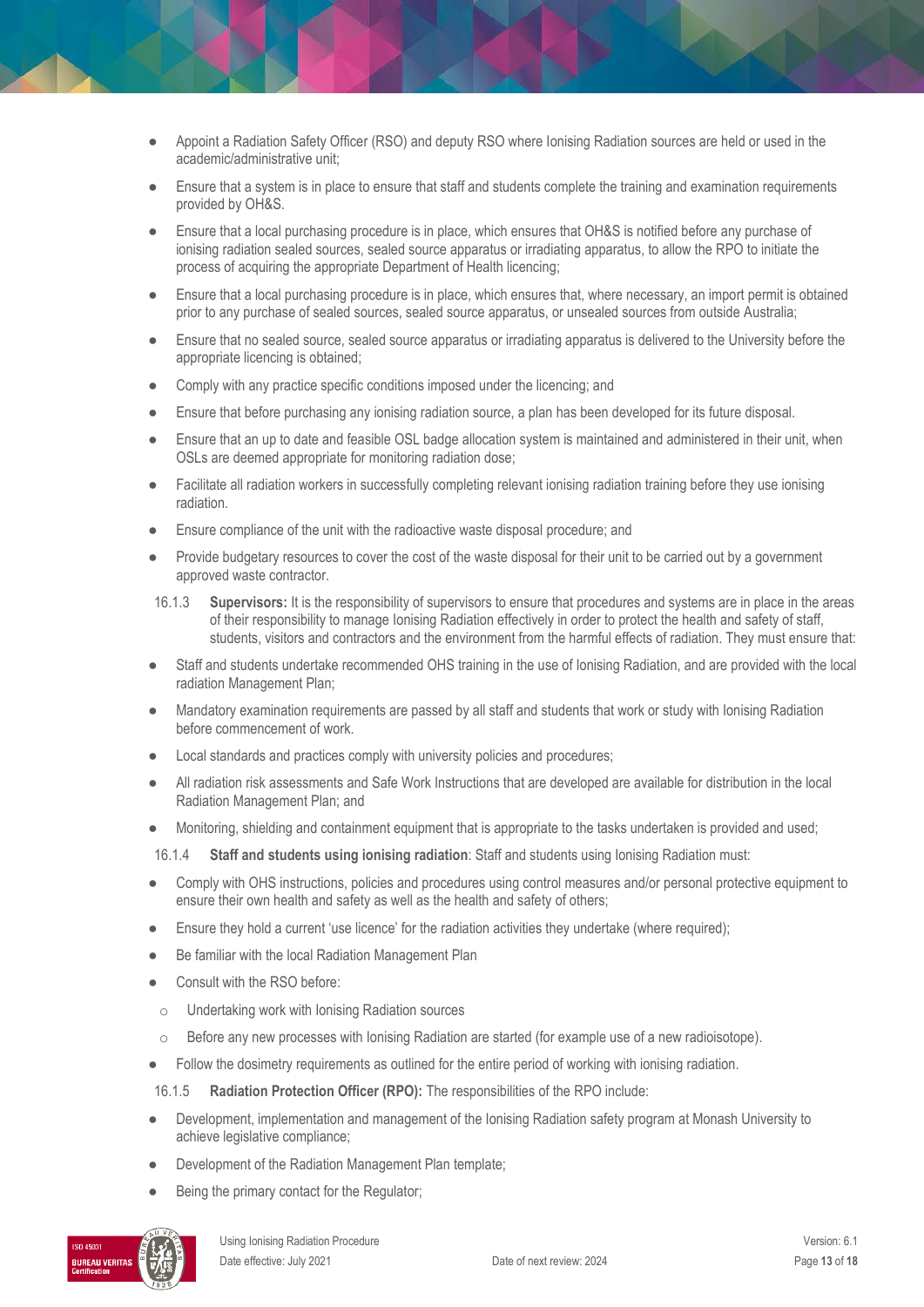- Provision of advice, training and information regarding Ionising Radiation safety to staff and students; and
- Advising on processes for the acquisition of Ionising Radiation sources and their disposal.
- Maintaining all records as necessary to ensure compliance with statutory requirements.
- Managing on behalf of the University all necessary applications and notifications to the Department of Health to permit acquisition of new radiation sources, transfer of ownership of sources, or disposal of sources.
- Providing guidance to academic/administrative units concerning licencing and permit application procedures.
- Overseeing all compliance of the University's ionising radiation sealed source and irradiating apparatus licensing requirements.
- Maintaining records for all site wide licences of ionising radiation sources and practices. Selecting a suitable external provider to facilitate the badge allocation system;
- Maintaining a database of all dose results for all OSL badge wearers within the University.
- Examining all dose results and initiating and coordinating investigation of results which exceed the Monash Action Levels.
- Providing advice on alternative dosimetry methods when OSLs are not appropriate for the radiation work being conducted.
- Overseeing the compliance of all campuses with the University's radioactive waste disposal procedure;
- Selecting the external waste contractor; and
- Ensuring the implementation of a system for monitoring surface dose rates of each waste package and the clearance of university managed stores by the external contractor.

16.1.6 **Radiation Safety Officers (RSOs):** The responsibilities of RSOs include:

- Overseeing the purchase of radioactive substances and Ionising Radiation apparatus for the academic/administrative unit;
- Working with the University's Radiation Protection Officer (RPO) to ensure radioactive material and Ionising Radiation apparatus used or possessed by the unit are licenced as required under the Radiation Act 2005;
- Maintaining personal monitoring programs for users of lonising Radiation;
- Providing advice, information, instruction and training on the local use, storage, transport and disposal of radioactive substances and Ionising Radiation apparatus, including through distribution of the local Radiation Management Plan;
- Assisting with risk management of hazards and risks associated with radioactive substances and Ionising Radiation apparatus;
- Formulating and implementing local OHS policies and procedures with regard to use of Ionising Radiation;
- Reviewing the radiation safety aspects of new research projects and teaching activities;
- Providing the initial response to, and investigation of, accidents and emergencies involving Ionising Radiation, including reporting to the Radiation Protection Officer (RPO), OH&S and assisting with the development of corrective actions;
- Liaising with the RPO, OH&S, the local OHS committee and the head of academic/administrative unit;
- Consulting with local Health & Safety Representatives on OHS issues regarding radioactive substances, sealed sources and Ionising Radiation apparatus;
- Maintaining records related to the purchase, use, storage, transport and disposal of radioactive substances;
- Monitoring OHS standards and compliance with OHS policies and procedures at a local level with regard to radioactive substances;
- Auditing and analysing the OHS compliance of the academic/administrative unit with regard to the radiation management licence conditions relating to licenced radiation sources in the unit, including reporting breaches of compliance to the RPO; and
- Assisting with the promotion of Ionising Radiation safety awareness. Ensuring that licensing of existing sealed sources of ionising radiation and irradiating apparatus is kept up to date and complies with statutory requirements;

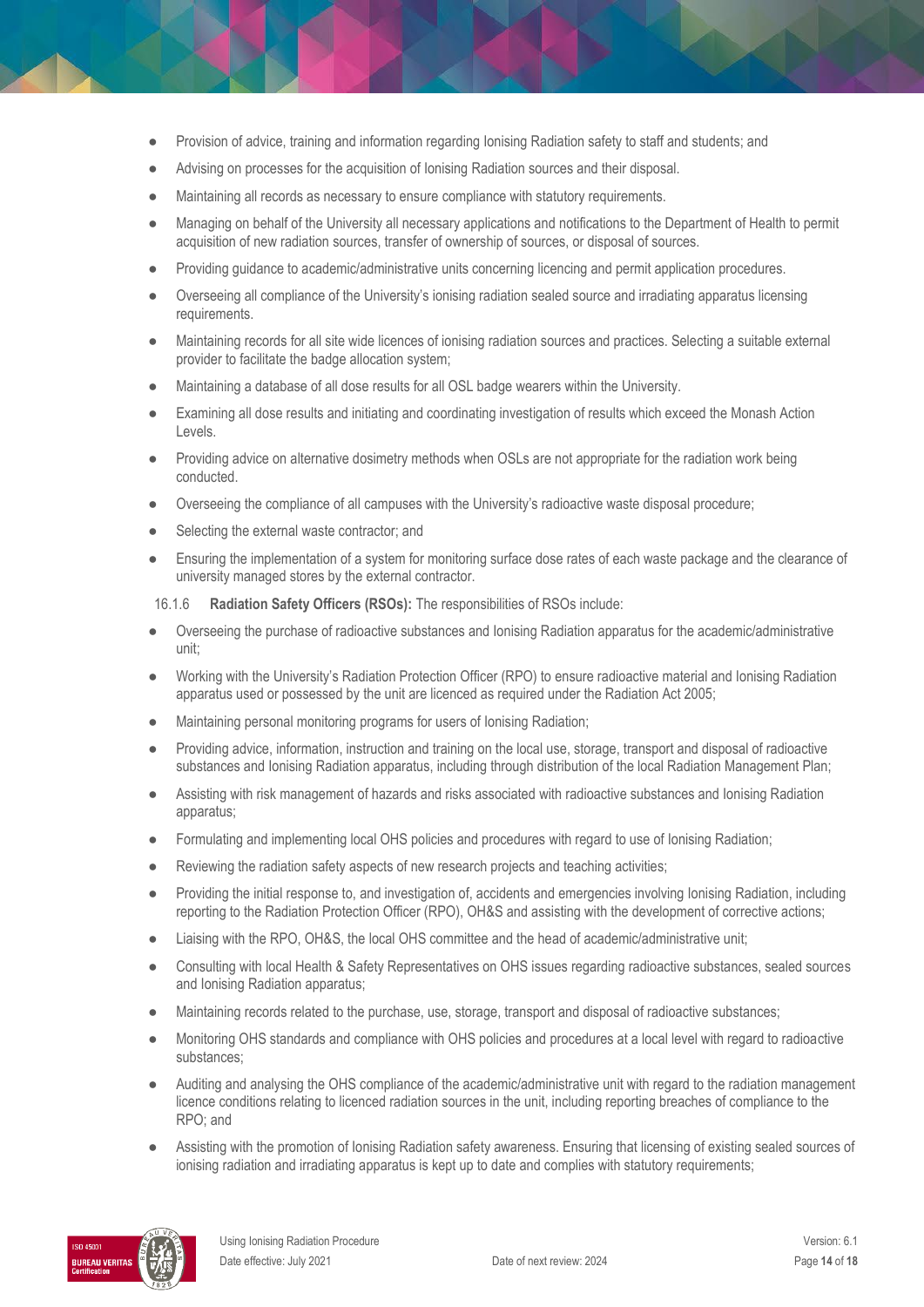- Ensuring that licensing of existing sealed sources of ionising radiation and irradiating apparatus is kept up to date and complies with statutory requirements;
- Maintaining a register of all ionising radiation sources held within the academic/administrative unit, and their locations, as outlined in this procedure.
- Ensuring that new radiation users follow dosimetry requirements for the entire period of working with ionising radiation;
- Examining dose results and initiating investigation where results are unexpectedly high;
- Working with the RPO to investigate dosimetry results, which exceed the Monash Action Levels.
- Providing advice on packaging and storage of radioactive waste within their area;
- Ensuring that all radiation workers correctly package and store radioactive waste as per guidelines;
- Ensuring suitable storage of immiscible and contaminated liquid waste for the appropriate amount of time; and
- Monitoring the amount of waste generated and disposed via the sewer and maintaining a record of the volume and radioisotopes in each case.

### 17. Tools

- **[Radiation Management Plan](https://www.monash.edu/__data/assets/word_doc/0011/1097984/radiation-plan.docx)**
- [Radiation module induction checklist](https://www.monash.edu/__data/assets/word_doc/0016/122902/induct-radiation-module.docx)

### 18. Records

- 18.1 For OHS Records document retention please refer to:
- **[OHS Records Management Procedure](https://publicpolicydms.monash.edu/Monash/documents/1935642)**

# **DEFINITIONS**

A comprehensive list of definitions is provided in the [Definitions tool.](http://www.monash.edu/__data/assets/pdf_file/0018/113742/ohs-document-definitions.pdf) Definitions specific to this procedure are provided below.

| <b>Key word</b>                                | <b>Definition</b>                                                                                                                                                                                                                                        |
|------------------------------------------------|----------------------------------------------------------------------------------------------------------------------------------------------------------------------------------------------------------------------------------------------------------|
| <b>Contaminated Liquid</b><br>Waste            | Liquid radioactive waste that contains chemical contamination such that it cannot be disposed of to<br>sewer.                                                                                                                                            |
| <b>Designated Radiation</b><br>Area            | A designated radiation area is any area that is under the supervision of an RSO. These areas include<br>storage facilities, laboratories or other areas where sources of ionising radiation are present and<br>exposures may be above background levels. |
| <b>Dosimetry</b>                               | Dosimetry is the measurement of radiation dose.                                                                                                                                                                                                          |
| <b>Electronic Personal</b><br>Dosimeters (EPD) | Electronic Personal Dosimeters give a real-time record of the amount of radiation received to the<br>worker during the wearing period. These are an alternative form of dosimeter to OSLs.                                                               |
| <b>Immiscible Liquid Waste</b>                 | Liquid radioactive waste that is immiscible with water and therefore not able to be disposed of to<br>sewer.                                                                                                                                             |
| <b>Ionising Radiation</b>                      | lonising Radiation is electromagnetic or particulate radiation capable of producing ions directly or<br>indirectly but does not include electromagnetic radiation of a wavelength of greater than 100<br>nanometres.                                     |
| <b>Ionising Radiation</b><br>Source            | lonising Radiation source is defined as radioactive material, an irradiating apparatus, a sealed source<br>or a sealed source apparatus.                                                                                                                 |
| <b>Irradiating Apparatus</b>                   | Irradiating apparatus is defined as an apparatus that produces lonising Radiation when energised<br>(e.g. an X-ray tube) but does not include a sealed source apparatus. An x-ray machine is an example<br>of an irradiating apparatus.                  |

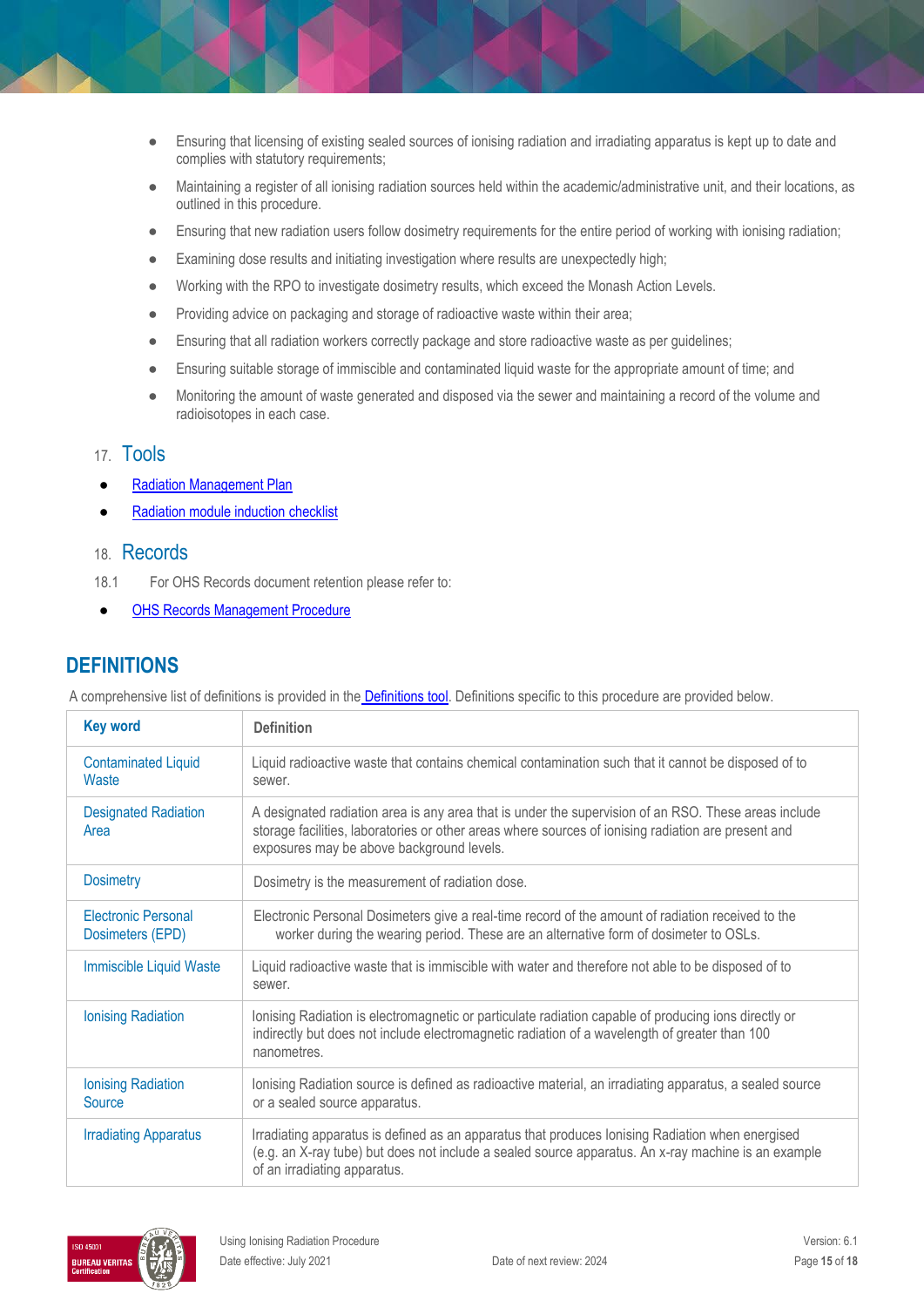| Member of the Public                          | A member of the public is a staff member, student, contractor or visitor who is not classified as a<br>radiation worker.                                                                                                                                                                                                                                                                                                                                                                                                              |
|-----------------------------------------------|---------------------------------------------------------------------------------------------------------------------------------------------------------------------------------------------------------------------------------------------------------------------------------------------------------------------------------------------------------------------------------------------------------------------------------------------------------------------------------------------------------------------------------------|
| <b>Monash Action Levels</b>                   | The Monash Action Levels are the quantity of radiation that if exceed in a dosimetry report, prompts<br>an investigation on the radiation worker's activity. The Monash Action Levels are defined as:<br>• An annual effective dose of 1mSv, observed on a pro rata basis throughout the monitoring period.<br>This is equivalent to the public limit as defined in Schedule 2, Table B of the Radiation<br>Regulations 2017.<br>An annual extremity dose of 50mSv, observed on a pro rata basis throughout the monitoring<br>period. |
| <b>OSL Dosimeter</b>                          | OSL dosimeter badges are the standard means used to measure external radiation dose to<br>radiation workers on an ongoing basis.                                                                                                                                                                                                                                                                                                                                                                                                      |
| Overbag                                       | A bag that goes over a primary waste bag.                                                                                                                                                                                                                                                                                                                                                                                                                                                                                             |
| <b>Putrescibles Waste</b>                     | Putrescibles waste is solid waste that contains organic matter capable of being decomposed by<br>microorganisms (e.g. carcasses, tissue samples).                                                                                                                                                                                                                                                                                                                                                                                     |
| <b>Radiation Protection</b><br><b>Officer</b> | The Radiation Protection Officer is the OH&S staff member responsible for providing and<br>coordinating radiation protection services at Monash University.                                                                                                                                                                                                                                                                                                                                                                           |
| <b>Radiation Safety Officer</b>               | A radiation safety officer is a designated staff member in an academic/administrative unit responsible<br>for overseeing management of radiation hazards in the unit.                                                                                                                                                                                                                                                                                                                                                                 |
| <b>Radiation Source</b>                       | A radiation source is any irradiating apparatus, sealed source, sealed source apparatus, or radioactive<br>material.                                                                                                                                                                                                                                                                                                                                                                                                                  |
| <b>Radiation Worker</b>                       | A radiation worker is a staff member or student who is exposed to ionising radiation from lonising<br>Radiation source(s) they use in their work or study.                                                                                                                                                                                                                                                                                                                                                                            |
| <b>Radioactive Material</b>                   | Radioactive material is defined as any natural or artificial material that spontaneously emits lonising<br>Radiation that has activity concentration or level equal to or greater than the level specified in<br>Schedule 1 of the Radiation Regulations 2007.                                                                                                                                                                                                                                                                        |
| <b>Regulations</b>                            | Regulations refers to the Radiation Regulations 2007.                                                                                                                                                                                                                                                                                                                                                                                                                                                                                 |
| Regulator                                     | The Regulator is the Radiation Safety unit of the Victorian Department of Health and Human<br>Services (DHHS).                                                                                                                                                                                                                                                                                                                                                                                                                        |
| <b>Sealed Source</b>                          | A sealed source is radioactive material that is permanently sealed in a capsule or closely bound<br>and in solid form.                                                                                                                                                                                                                                                                                                                                                                                                                |
| <b>Sealed Source Apparatus</b>                | Sealed source apparatus are apparatus that produce lonising Radiation because they contain a<br>sealed source. A liquid scintillation counter with an internal, sealed source is an example of a sealed<br>source apparatus.                                                                                                                                                                                                                                                                                                          |
| <b>Sharps Waste</b>                           | Sharps waste comprises objects that can pierce or penetrate the skin or the waste container, e.g.<br>pipette tips, serological pipettes, broken glass.                                                                                                                                                                                                                                                                                                                                                                                |
| <b>Unsealed Source</b>                        | An unsealed source is a radioactive substance that is not a sealed source                                                                                                                                                                                                                                                                                                                                                                                                                                                             |

# **GOVERNANCE**

| Parent policy               | <b>OHS&amp;W Policy</b>                                          |
|-----------------------------|------------------------------------------------------------------|
| <b>Supporting schedules</b> | N/A                                                              |
| Associated procedures       | <b>Australian and International Standards</b>                    |
|                             | ISO 45001:2018 Occupational Health and Safety Management Systems |
|                             | AS 2243.4 Safety in laboratories: lonizing radiation (2018)      |

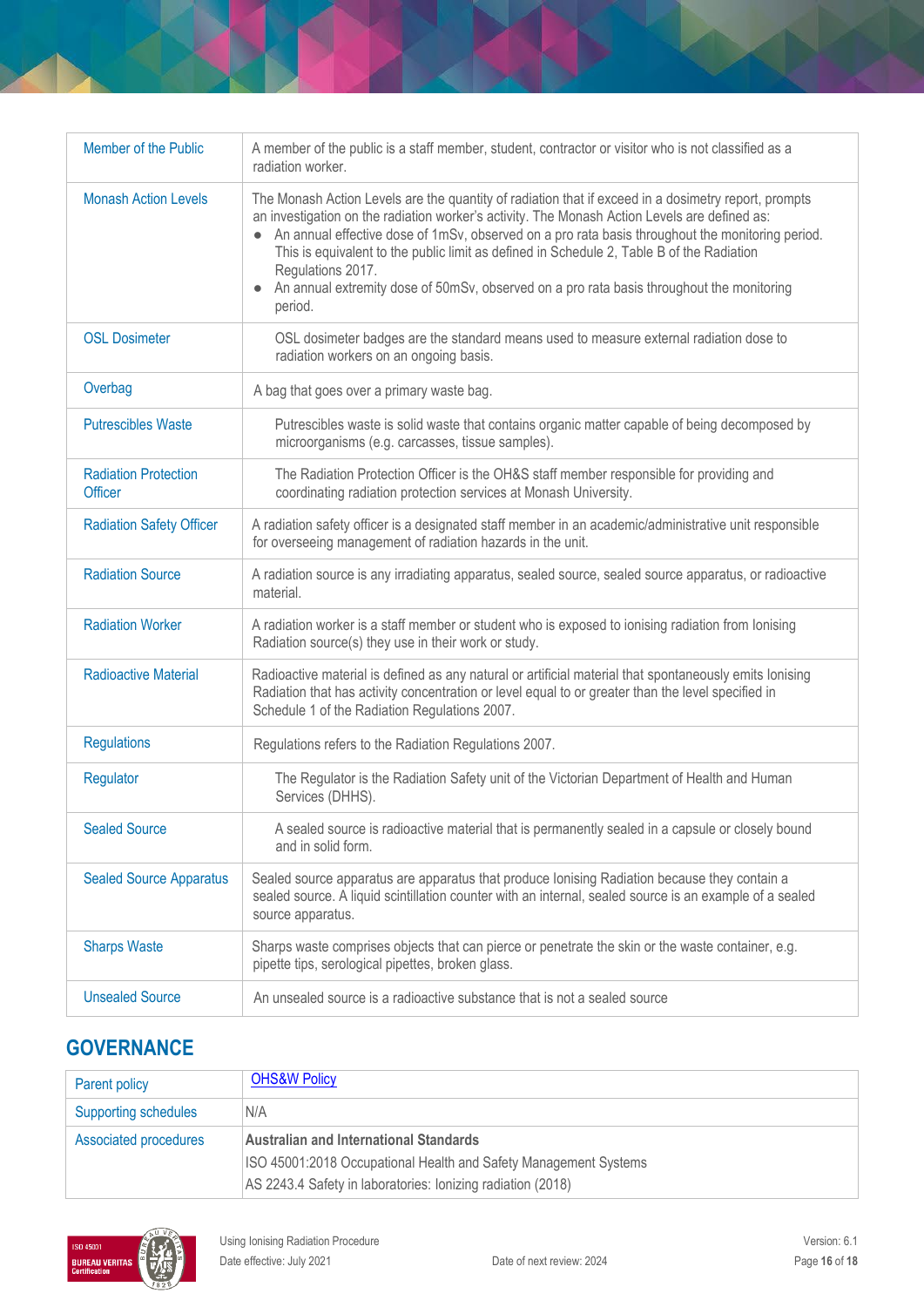|                          | Guidance material                                                                                                                      |
|--------------------------|----------------------------------------------------------------------------------------------------------------------------------------|
|                          | Code of Practice for the Safe Transport of Radioactive Material (2008) and Safety Guide for the Safe<br>$\bullet$                      |
|                          | Transport of Radioactive Material (2008) (ARPANSA)                                                                                     |
|                          | Code for the Safe Transport of Radioactive Material (2014) and IAEA safety guides SSG-26 and<br>$\bullet$<br><b>SSG-33</b>             |
|                          | Code of Practice for the Exposure of Humans to Ionizing Radiation for Research Purposes (2005)<br>$\bullet$<br>(ARPANSA)               |
|                          | Disposal of radioactive material: Management licence holder's obligations (DHHS)<br>$\bullet$                                          |
|                          | Code of Practice for the Exposure of Humans to Ionising Radiation for Research Purposes (2005)<br>$\bullet$<br>(ARPANSA)               |
|                          | Code of Practice for Radiation Protection in the Medical Applications of<br>$\bullet$                                                  |
|                          | Ionizing radiation (2008) (ARPANSA)<br>$\bullet$                                                                                       |
|                          | Code of Practice for Safe Use of Fixed Radiation Gauges (2007) (ARPANSA)<br>$\bullet$                                                  |
|                          | Code of Practice for the Security of Radioactive Sources (2007) (ARPANSA)<br>$\bullet$                                                 |
|                          | Code of Practice and Safety Guide for Portable Density/Moisture Gauges Containing Radioactive<br>$\bullet$<br>Sources (2004) (ARPANSA) |
|                          | Code of Practice and Safety Guide for Radiation Protection in Dentistry (2005) (ARPANSA)<br>$\bullet$                                  |
|                          | Code of Practice and Safety Guide for Radiation Protection in Veterinary Medicine (2009)<br>$\bullet$<br>(ARPANSA)                     |
|                          | NHMRC Code of Practice for protection against ionising radiation emitted from X-ray analysis<br>$\bullet$<br>equipment (1984)          |
|                          | <b>Monash University OHS Documents</b>                                                                                                 |
|                          | OHS roles, responsibilities and committees procedure<br>$\bullet$                                                                      |
|                          | <b>OHS Induction and Training Procedure</b><br>$\bullet$                                                                               |
|                          | Development of safe work instructions guidelines<br>$\bullet$                                                                          |
|                          | Protecting Unborn and Breast-Fed Children from the Effects of Maternal Exposure to Chemicals,<br>$\bullet$                             |
|                          | <b>Biologicals, Animals and Radiation Procedure</b>                                                                                    |
|                          | <b>OHS Risk Management Procedure</b><br>$\bullet$                                                                                      |
| Legislation mandating    | Radiation Act (2005)                                                                                                                   |
| compliance               | Radiation Regulations 2017                                                                                                             |
| Category                 | Operational                                                                                                                            |
| Endorsement              | Monash University OHS Committee                                                                                                        |
|                          | 15 June 2021                                                                                                                           |
| Approval                 | Office of the Chief Operating Officer & Senior Vice-President (a delegate of the President & Vice-Chancellor)                          |
|                          | 5 July 2021                                                                                                                            |
| Procedure owner          | Manager, OH&S                                                                                                                          |
| Date effective           | <b>July 2021</b>                                                                                                                       |
| <b>Review date</b>       | 2024                                                                                                                                   |
| <b>Version</b>           | 6.1                                                                                                                                    |
|                          |                                                                                                                                        |
| <b>Content enquiries</b> | ohshelpline@monash.edu                                                                                                                 |

# **DOCUMENT HISTORY**

|                | Version Date Approved Changes made to document                                                       |  |  |
|----------------|------------------------------------------------------------------------------------------------------|--|--|
| June 2010      | Procedures for Hazard and Incident Reporting, Investigation and Recording.                           |  |  |
| September 2014 | Removal of references to the Nuclear Non-Proliferation (Safeguards) Act, as the requirements of this |  |  |